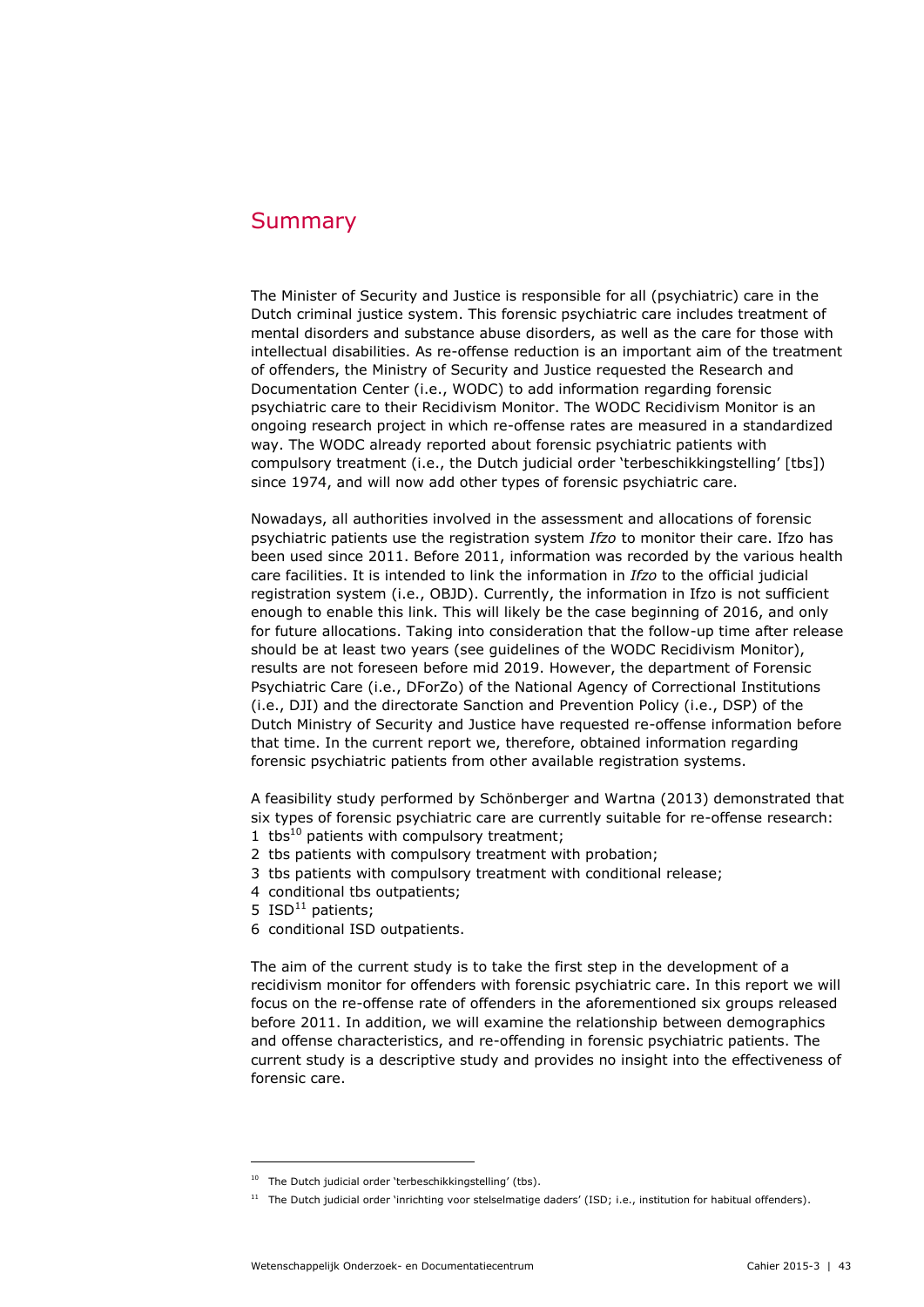### **Methods**

This study was conducted according to the guidelines of the Recidivism Monitor of the Research and Documentation Center. Recidivism is examined based on the following three criteria: general reoffending, serious reoffending (offenses with a maximum penalty of at least four years in prison) and very serious reoffending (offenses with a maximum penalty of at least eight years in prison). Due to the limited number of patients per year, we grouped five years (e.g., 2000-2004, 2001- 2005, 2002-2006). More information about the Recidivism Monitor can be found on: [www.english.wodc.nl/onderzoek/cijfers-en-prognoses/Recidive-monitor/.](https://english.wodc.nl/onderzoek/cijfers-en-prognoses/Recidive-monitor/)

Information regarding the aforementioned groups was gathered from the registration systems of various partners in the field of forensic psychiatric care. For conditional ISD outpatients it was not possible to examine whether the appointed care had actually been performed, at least not on an aggregated level. Therefore, this group will be addressed as conditional ISD outpatients directed to forensic psychiatric care.

Reoffending was computed from the time the forensic psychiatric patients were released into society. For the conditional ISD outpatients directed to forensic psychiatric care it could not be examined on an aggregated level on what date the measure ended. Therefore, reoffending for this group was calculated from the time the measure was irrevocable.

### **Most important results, conclusions and discussion**

### **Prevalence of recidivism**

The two-year prevalence rates for the tbs patients with compulsory treatment released from 2000 until 2010 ranged between 20% and 27% for general reoffending, between 16% and 24% for serious reoffending, and between 4% and 8% for very serious reoffending. After a decrease of the re-offense rates since 2000, there is a slight increase in the last cohort. It is unknown whether this is a one-time increase or a change in trend. Future research should provide more insight in this regard.

In addition, tbs patients with compulsory treatment with probation were less likely to reoffend that those without probation. However, it is unknown what factors play a role in the allocation of probation. More information about the characteristics of tbs patients with compulsory treatment with and without probation is needed in order to understand the connection between probation and reoffending.

The prevalence rate in conditional tbs outpatients was somewhat higher than in tbs patients with compulsory treatment: general reoffending varied between 24% and 33%, serious reoffending between 20% and 30% and very serious reoffending between 4% and 11%. Again, there is a slight increase in re-offense rate in the last cohort, but it is unknown whether this comprises a one-time increase or a change in trend.

For both ISD patients with forensic psychiatric care and conditional ISD outpatients directed to forensic psychiatric care, high prevalence rates were found (general reoffending: 73% and 86%, serious reoffending: 70% and 84%, very serious reoffending: 17% and 10%). The rates are in line with previous research in offenders with an ISD measure. Our results do not provide any insight into the effectivity of forensic psychiatric care, as it is unknown what the prevalence rate in ISD patients without the provided care would have been.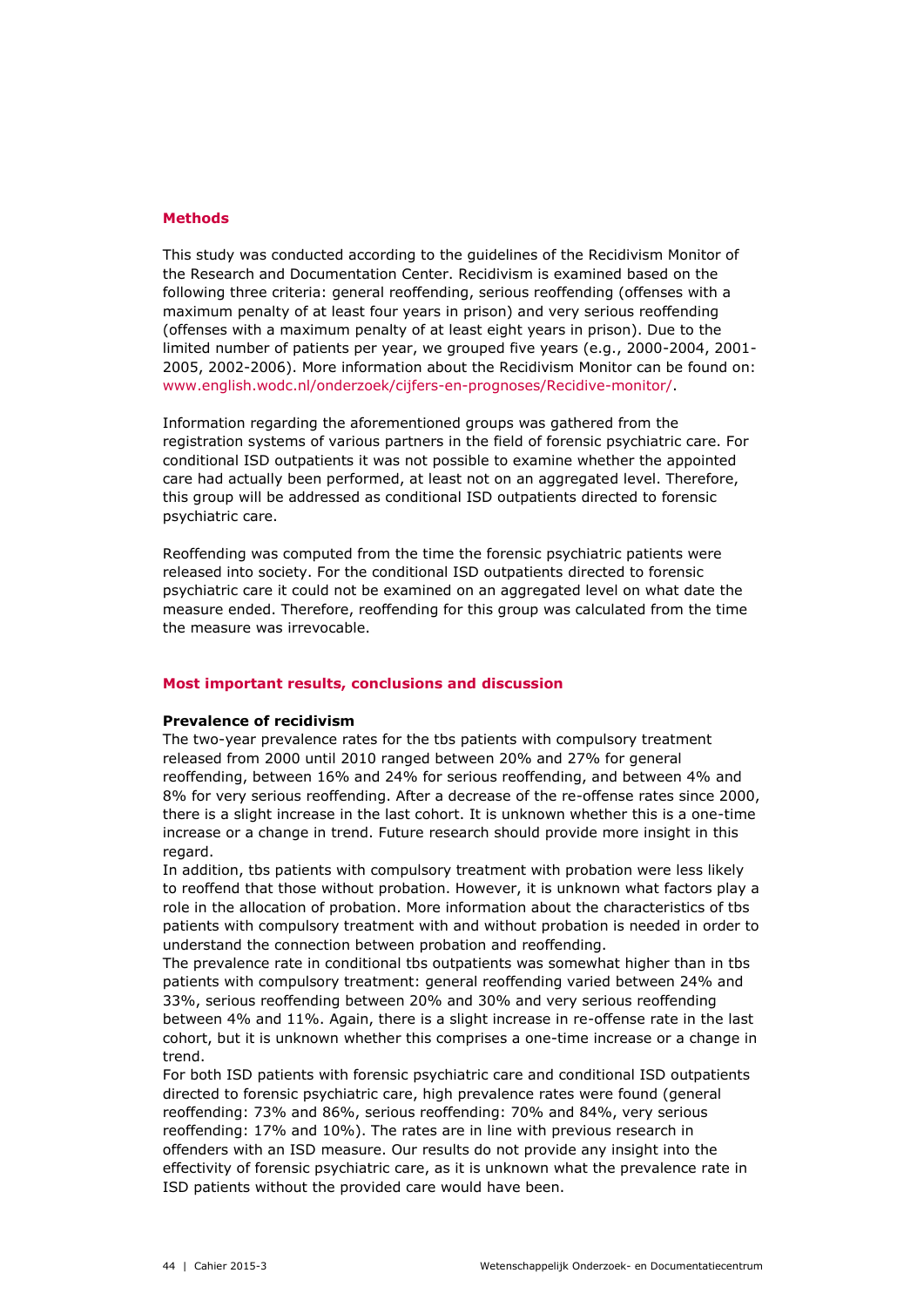**Relationship demographics and offense characteristics, and reoffending** Next to the prevalence of reoffending, we conducted a preliminary exploration of the relationship between the demographic characteristics and offense characteristics, and reoffending in offenders with forensic psychiatric care. In line with previous research, we found an association between static factors, such as age at first offense or number of prior offenses, and recidivism. For future reference, information concerning dynamic and situational factors, such as type of disorders or type of intervention, is warranted, especially since these factors act on the treatment of individuals with forensic psychiatric care. This information is not available yet, but might be available in the future. This will enhance our understanding of the recidivism rates in offenders with forensic psychiatric care. In addition, our results showed that ISD patients with forensic psychiatric care were less likely to reoffend when they were released from an outpatient clinic than from an inpatient correctional institution. This indicates that the re-offense rate decreases when the progress within the ISD-trajectory goes well (i.e., from an inpatient correctional institution via an outpatient clinic into society). It is, however, unknown what factors are related to a release from an inpatient correctional institution or an outpatient clinic. Currently, the Documentation and Research Center is working on a study that might provide more insight into the effectiveness of the ISD measure.

#### **Problems in registration**

Before the introduction of *Ifzo* it was not always clear which offenders received forensic psychiatric care and which offenders did not*.* This was not a problem for the tbs measure as all individuals within this group receive forensic psychiatric care. For the (conditional) ISD measure it was harder to pinpoint the individuals that received forensic psychiatric care. In consultation with experts, we included ISD patients that had been in an outpatient clinic. Hence we might have missed some ISD patients who received forensic psychiatric care, or wrongly included ISD patients who did not receive forensic psychiatric care. For conditional ISD patients we were able to identify those who were directed to forensic psychiatric care. However, it was unknown whether this care had actually been performed. In the future, offenders with forensic psychiatric care will be identified based on *Ifzo*. Recidivism will be examined linking *Ifzo* and the official judicial registration system (i.e., OBJD) of the Research and Documentation Center. The first reports based on this link will probably be presented in 2019. Until then, information regarding forensic psychiatric patients will not be retrieved from Ifzo, but from other available registration systems.

## **Development recidivism monitor forensic psychiatric care**

The current study was a first examination of reoffending in forensic psychiatric patients, awaiting results based on *Ifzo*. We were able to outline information about 6 of the 22 types of forensic psychiatric care. It is intended that there will be reoffense information about all 22 types of forensic psychiatric care in the future. This information will also be included in the web application of the Research and Documentation Center (i.e., [REPRIS\)](http://www.wodc.nl/onderzoek/cijfers-en-prognoses/Recidive-monitor/repris/) that allows more in-depth analyses of the available judicial information (for more information, see:

### [https://english.wodc.nl/onderzoek/cijfers-en-prognoses/Recidive-monitor/.](https://english.wodc.nl/onderzoek/cijfers-en-prognoses/Recidive-monitor/)

In REPRIS, a dataset will be developed along which more types of forensic psychiatric care, years, as well as variables (e.g., demographics, offense related information, mental health information) will be incorporated.

In the future, prediction models based on the background characteristics and recidivism among offenders with forensic psychiatric care will be developed in order to better identify trends in recidivism over time. This information will also be used to